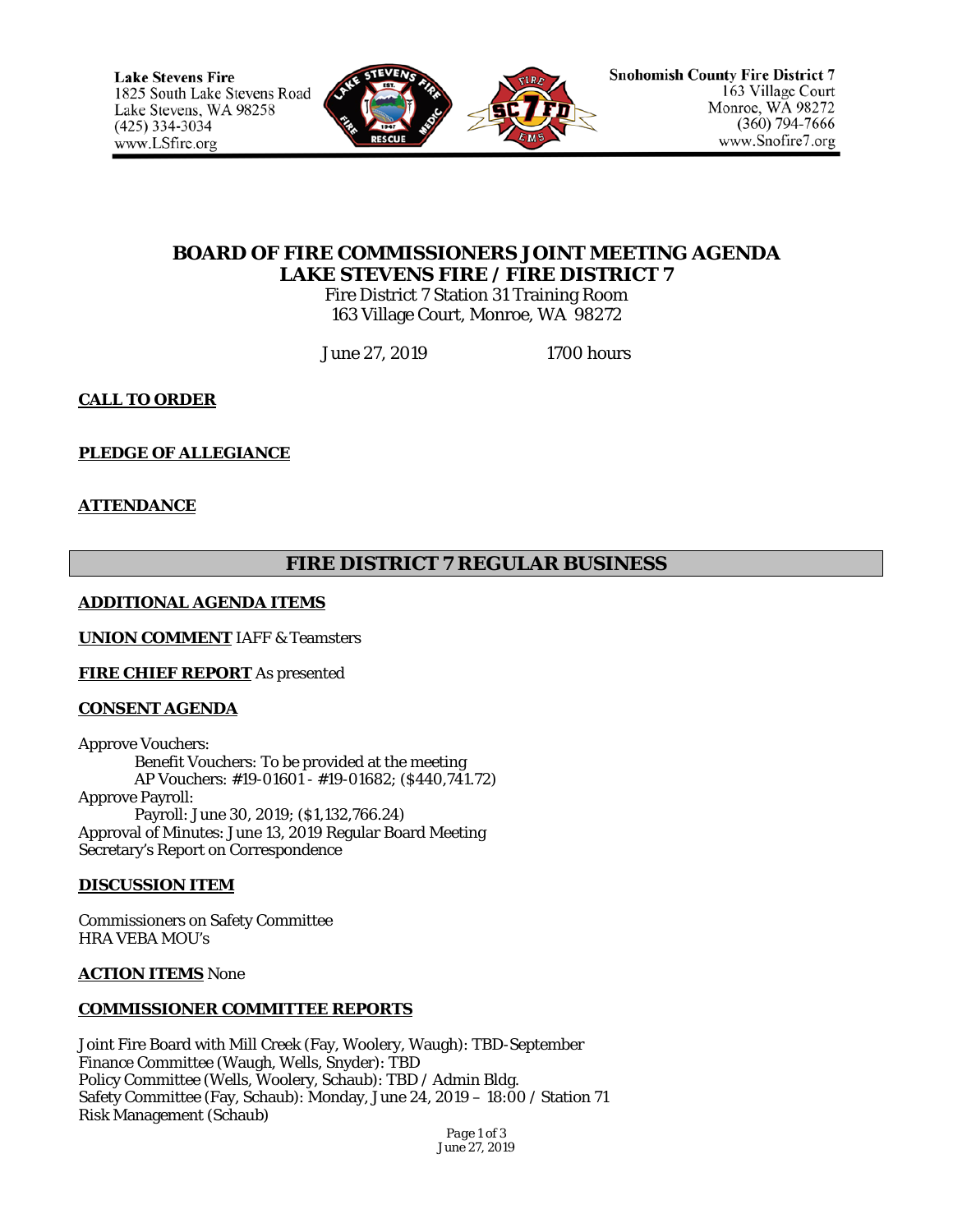

August 27, 2019 – 19:00 / Snohomish Co. FD 22 November 5, 2019 – 19:00 / Snohomish Co. FD 22 Labor / Management (Waugh, Wells, Fay): TBD Shop Committee – (Snyder, Woolery, Fay): TBD Strategic Plan Committee – (Fay, Schaub, Wells) Capital Facilities Committee - (Schaub, Snyder, Woolery) Station 33 Station 72 Station 32 Station 76

## **OTHER MEETINGS ATTENDED**

Snohomish County 911 (Waugh) Regional Coordination Leadership Meeting (Fay, Schaub, Wells): Wednesday October 2, 2019 – 09:00 / Station 71 – Training Room Sno-Isle Commissioner Meeting: Thursday, September 2, 2019 – 19:30

#### **OLD BUSINESS**

#### **CALL ON COMMISSIONERS**

#### **ATTENDANCE CHECK**

Thursday, July 11, 2019 – 15:30 / Admin Building

#### **EXECUTIVE SESSION**

# **LAKE STEVENS FIRE REGULAR BUSINESS**

#### **ADDITIONAL AGENDA ITEMS**

**MINUTES** Minutes 19-05-31 Minutes 19-06-06

#### **FINANCIAL REPORT**

Investment Report Vouchers Payroll Expense Line Item Review Summary & Reports

#### **CORRESPONDENCE**

## **OLD BUSINESS**

**Discussion** Merger with Fire District 7

#### **Action**